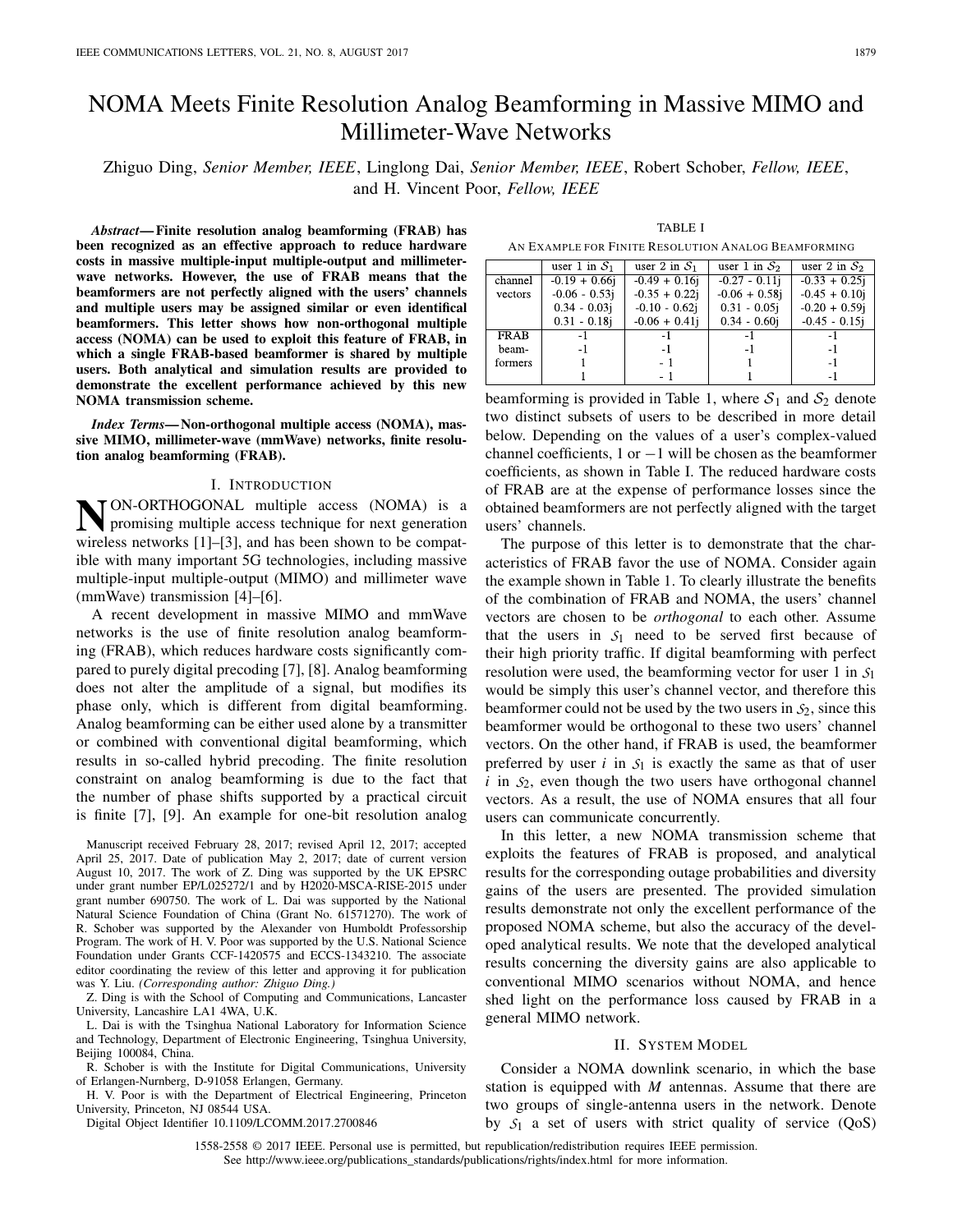requirements, whose distances to the base station are denoted by  $d_{\gamma k}$  and are assumed to be fixed. Denote by  $S_2$  a set of users to be served opportunistically, and these users are uniformly distributed in a disk-shaped area with radius  $r_1$ , where the base station is at the center. Denote the distances of the users in  $S_2$  to the base station by  $d_{xi}$ . The  $M \times 1$  channel vector of a user in  $S_1$  ( $S_2$ ) is denoted by  $h_k$  ( $g_i$ ). Two types of channel models are considered in this letter, namely Rayleigh fading which is commonly used to model massive MIMO channels, and the mmWave model [8]. The mmWave channel vector is modelled as follows:

$$
\mathbf{h}_{k} = \frac{a_{k}}{1 + d_{yk}^{a}} \left[ 1 \ e^{-j\pi \theta_{k}} \cdots e^{-j\pi (M-1)\theta_{k}} \right]^{T} . \tag{1}
$$

Here,  $\alpha$  denotes the path loss exponent,  $\theta_k$  is the normalized direction, and *ak* denotes the fading attenuation coefficient. Note that for the purpose of illustration, only the line-of-sight path is considered for the mmWave model.

# *A. Implementation of Finite Resolution Analog Beamforming*

Suppose that the users in  $S_1$  are served via FRAB. Denote by  $f_k$  the  $M \times 1$  beamforming vector for user *k*, where each element of  $f_k$  is drawn from the following vector:

$$
\bar{\mathbf{f}} = \left[1 \ e^{j\frac{2\pi}{N_q}} \ \cdots \ e^{j\frac{(N_q - 1)2\pi}{N_q}}\right],\tag{2}
$$

where  $N_q$  denotes the number of supported phase shifts.

The *i*-th element of **f** is chosen as the *m*-th element of  $f_k$ based on the following criterion:

$$
i_{k,m}^* = \underset{i \in \{1, \cdots, N_q\}}{\arg \min} \left| \bar{f}_i - \frac{h_{k,m}}{|h_{k,m}|} \right|^2, \tag{3}
$$

where  $\bar{f}_i$  denotes the *i*-th element of  $\bar{f}$ , and  $h_{k,m}$  denotes the *m*-th element of user *k*'s channel vector.

#### *B. Implementation of NOMA*

To reduce the system complexity, suppose that only one user from  $S_2$  will be paired with user *k* from  $S_1$  and denote this user by user  $i_k^*$ . The base station sends a superposition of the messages of the two users on each beam. User  $k$  in  $S_1$  treats its partner's message as noise and decodes its own message with the following signal-to-interference-plus-noise ratio (SINR):

$$
\text{SINR}_k = \frac{|\mathbf{h}_k^H \mathbf{f}_k|^2 \alpha_{0,k}^2}{|\mathbf{h}_k^H \mathbf{f}_k|^2 \alpha_{1,k}^2 + \sum_{l \in S_1 \setminus k} |\mathbf{h}_k^H \mathbf{f}_l|^2 + \frac{M}{\rho}},\tag{4}
$$

where the factor *M* in the denominator is due to the transmit power normalization, and the power allocation coefficients are denoted by  $a_{n,k}$ . Note that  $\sum_{n=0}^{1} a_{n,k}^2 = 1$  and  $a_{0,k} \ge a_{1,k}$ .

By applying successive interference cancellation (SIC), user  $i_k^*$  can decode its partner's message with the following SINR:  $\text{SINR}_{k}^{k \to i_k^*} = \frac{|\mathbf{g}_{i_k}^H \mathbf{f}_k|^2 a_{0,k}^2}{|\mathbf{g}_{i_k}^H \mathbf{f}_k|^2 a_{1,k}^2 + \sum |\mathbf{g}_{i_k}|^2}$  $|\mathbf{g}_{ik}^H \mathbf{f}_k|^2 \alpha_{1,k}^2 + \sum_{l \in S_1 \setminus k}$  $\frac{1}{|\mathbf{g}_{i_k^H}^H \mathbf{f}_i|^2 + \frac{M}{\rho}}$ . Let  $\epsilon_i = 2^{R_i} - 1$ ,  $i \in$ 

 $\{0, 1\}$ , where  $R_0$  and  $R_1$  denote the targeted data rates for user *k* and user  $i_k^*$ , respectively. If  $SINR_k^{\mathcal{K} \to i_k^*} \ge \epsilon_0$ , SIC can be carried out successfully at user  $i_k^*$  and the SINR for decoding its own message is given by

$$
\text{SINR}_{k}^{i_{k}^{*}} = \frac{|\mathbf{g}_{i_{k}^{*}}^{H}\mathbf{f}_{k}|^{2} \alpha_{1,k}^{2}}{\sum_{l \in S_{1} \setminus k} |\mathbf{g}_{i_{k}^{*}}^{H}\mathbf{f}_{l}|^{2} + \frac{M}{\rho}}.
$$
 (5)

We use the following user selection criterion:

$$
i_k^* = \arg \max\{ \text{SINR}_k^{k \to 1}, \cdots, \text{SINR}_k^{k \to |\mathcal{S}_2|} \}. \tag{6}
$$

Note that this criterion selects that user which maximizes the probability of successful intra-NOMA interference cancellation, a key stage for SIC. Since the users in  $S_2$  are served opportunistically, we allow one user from *S*<sup>2</sup> to be included in more than one pair. More sophisticated user scheduling algorithms can be designed to realize fairness for the users in *S*2; these are not presented here due to space limitations.

#### III. PERFORMANCE ANALYSIS

To the best of the authors' knowledge, the impact of FRAB on the diversity gain has not been analyzed yet, not even for scenarios without NOMA. In order to obtain insight into the performance of the proposed NOMA scheme, in this section, we focus on the special case of  $N_q = 2$ ,  $|S_1| = 1$ , and Rayleigh fading channels. Note that  $N_q = 2$  represents the case of onebit resolution analog beamforming [9].

## *A. Performance of the User in S<sup>1</sup>*

When there is a single beam, i.e.,  $|S_1| = 1$ , the outage probability achieved by the user in  $S_1$  is given by<sup>1</sup>

$$
P_k^o = P\left(|\mathbf{h}_k^H \mathbf{f}_k|^2 < \phi_0\right),
$$

where  $\phi_i = \frac{M\epsilon_i}{\alpha_{i,k}^2 - \epsilon_i \sum_{n=i+1}^{1} \alpha_{n,k}^2}$ ,  $i \in \{0, 1\}$ . Note that  $\alpha_{i,k}^2 >$  $\epsilon_i \sum_{n=i+1}^1 \alpha_{n,k}^2$  is assumed in this letter, since otherwise the outage probability is always one. In order to find the cumu-

lative distribution function (CDF) of  $|\mathbf{h}_k^H \mathbf{f}_k|^2$ , the following proposition is provided first. *Proposition 1: Consider M independent and identically distributed (i.i.d.) random variables, denoted by zm, each of*

*which follows the folded normal distribution, i.e., zm is the absolute value of a Gaussian variable with mean* 0 *and variance*  $\frac{1}{2}$ *. The CDF of*  $z_{\sum} \triangleq \left| \sum_{m=1}^{M} z_m \right|$ 2 *can be approximated as follows*:

$$
F_{z_{\sum}}(z) \approx \frac{2^M}{\pi^{\frac{M}{2}}} \frac{z^{\frac{M}{2}}}{M!},\tag{7}
$$

*when*  $z \rightarrow 0$ *.* 

The following lemma provides an asymptotic approximation for the CDF of the effective channel gains of the user in *S*1.

*Lemma 1: For user k in S*1*, the CDF of its effective channel gain on beam* **f***<sup>k</sup> can be approximated as follows*:

$$
F_{|\mathbf{h}_{k}^{H}\mathbf{f}_{k}|^{2}}(y) \approx \frac{2^{M} \left[ y(1 + d_{yk}^{\alpha}) \right]^{\frac{M+1}{2}} B\left(\frac{3}{2}, \frac{M}{2}\right)}{\pi^{\frac{M}{2}} (M-1)! M^{\frac{1}{2}} \Gamma\left(\frac{1}{2}\right)},
$$
(8)

*for*  $y \rightarrow 0$ *, where*  $B(\cdot)$  *denotes the beta function and*  $\Gamma(\cdot)$ *denotes the gamma function.*

By using Lemma 1 and with some algebraic manipulations, the following corollary can be obtained.

*Corollary 1: For the proposed NOMA system with Rayleigh fading, user k from*  $S_1$  *achieves a diversity gain of*  $\frac{M+1}{2}$ *.* 

<sup>1</sup>Since  $|\mathcal{S}_1| = 1$ , there is only one user in  $\mathcal{S}_1$ . To keep the notation consistent with that in the previous section, this user is denoted by user *k* in the remainder of this section.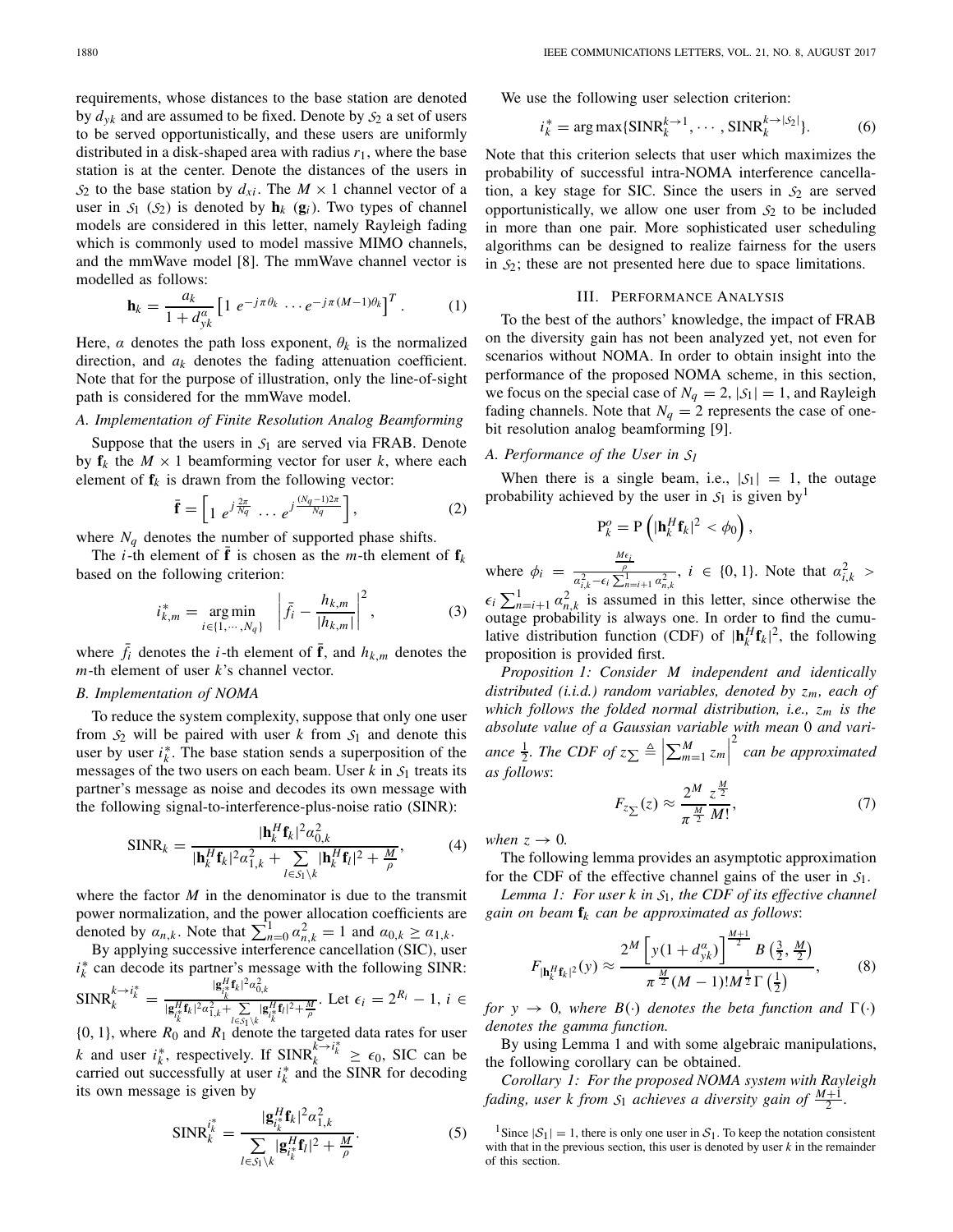*Remark 1:* With *M* antennas at the base station, the full diversity gain for the considered scenario is *M*, but only a diversity gain of  $\frac{M+1}{2}$  is achieved by the proposed scheme. This performance loss is mainly due to the use of FRAB.

*Remark 2:* It is important to point out that Corollary 1 is general and applicable to conventional MIMO networks without NOMA as well, since the users in *S*<sup>1</sup> do not perform SIC.

#### *B. Performance of the Paired User in S<sup>2</sup>*

When there is a single beam, the outage probability achieved by the user in  $S_2$  paired with user *k* is  $S_1$  becomes  $P_{i_k^*}^o$ 1 − P  $\left(|\mathbf{g}_{i_k^H}^H \mathbf{f}_k|^2 > \max(\phi_0, \phi_1)\right)$ . For the case of  $|S_1| = 1$ , the proposed user selection criterion shown in (6) simplifies to

$$
i_k^* = \arg \max \{ |\mathbf{g}_1^H \mathbf{f}_k|^2, \cdots, |\mathbf{g}_{|\mathcal{S}_2|}^H \mathbf{f}_k|^2 \},\tag{9}
$$

since  $f(x) \triangleq \frac{xa_{0,k}^2}{xa_{1,k}^2 + \frac{M}{\rho}}$  is a monotonically increasing function of *x*. Therefore, the CDF of  $|\mathbf{g}_{i_k^*}^H \mathbf{f}_k|^2$  can be obtained as follows.

Denote a user randomly chosen from  $S_2$  by user  $\pi(i)$ . The fading and path loss components of its composite channel gain, **g**<sub>π(*i*</sub>), can be decomposed as  $\mathbf{g}_{\pi(i)} = \frac{\mathbf{g}_{\pi(i)}}{1 + d_{\pi(\pi(i)}^{\alpha}}$ . Therefore, the effective fading gain of this user,  $|\bar{\mathbf{g}}_{\pi(i)}^H \mathbf{f}_k|^2$ , is exponentially distributed, since  $\bar{\mathbf{g}}_{\pi(i)}$  and  $\mathbf{f}_k$  are independent and a unitary transformation of a Gaussian vector is still Gaussian distributed. It is important to point out that  $|\bar{\mathbf{g}}_{\pi(i)}^H\mathbf{f}_k|^2$ is exponentially distributed with parameter  $\frac{1}{M}$ , instead of 1 as in [10]. Based on this observation and following steps similar to those in [10], the composite channel gain has the following approximate CDF:

$$
F_{\pi(i)}(y) = \sum_{n=1}^{N} w_n (1 - e^{-c_n \frac{y}{M}}), \qquad (10)
$$

where *N* is a parameter for the Gauss-Chebyshev approximation,  $w_n = \frac{\pi}{2N} \sqrt{1 - \eta_n^2} (\eta_n + 1), \eta_n = \cos(\frac{2n-1}{2N}\pi),$ and  $c_n = 1 + \left(\frac{r_1}{2}\eta_n + \frac{r_1}{2}\right)^{\alpha}$ .

After applying the simplified criterion in (9) and assuming that the users' channels are i.i.d., the outage probability of user  $i_k^*$  for decoding its message delivered on beam *k* is  $(F_{\pi(i)}(\max(\phi_0, \phi_1)))^{\lceil s_2 \rceil}$ . After some algebraic manipulations, we obtain the following corollary.

*Corollary 2: For the proposed NOMA system with Rayleigh fading, the full diversity gain of*  $|S_2|$  *is achievable by user i*<sup>\*</sup> *in S*2*.*

#### IV. NUMERICAL RESULTS

In this section, the performance of the proposed NOMA-MIMO scheme is evaluated by using computer simulations. The NOMA power coefficients are set as  $\alpha_{0,k}^2 = 3/4$ and  $\alpha_{1,k}^2 = 1/4$ . The noise power is  $-30$ dBm. Without loss of generality, assume that the users in  $S_1$  lie on a circle with radius  $r<sub>y</sub>$ , and the base station is located at its center.

Note that for the NOMA scheme, two users are served on each beam, and they have their own target data rates, *R*<sup>0</sup> and *R*1, respectively. However, for the baseline scheme without NOMA, a single user is served on each beam. For a fair comparison, the user's targeted data rate is  $R_0 + R_1$ for the case without NOMA. In Fig. 1, two types of channel models, namely Rayleigh fading and the mmWave model,



Fig. 1. Outage rates achieved by the considered schemes for different channel models.  $M = 30$ ,  $|S_1| = 3$ ,  $|S_2| = 300$ ,  $N_q = 2$ ,  $r_1 = 40$ m,  $r_y = r_1$ ,  $\alpha = 3$ ,  $R_0 = 1$  bit per channel use (BPCU), and  $R_1 = 1.5$  BPCU.



Fig. 2. Outage probabilities achieved by the considered schemes for the Rayleigh fading channel model.  $|S_1| = 1$ ,  $|S_2| = M$ ,  $N_q = 2$ ,  $r_1 = 40$ m,  $r_y = \frac{r_1}{2}$ ,  $\alpha = 3$ ,  $R_0 = 1$  BPCU, and  $R_1 = 1$  BPCU.

are considered, where there are three users in  $S_1$ . As can be observed from the figure, the use of NOMA can result in a significant performance gain compared to the scheme without NOMA. For example, when the transmission power of the base station is 15dBm, the use of NOMA can offer a rate improvement of 3 bits per channel use (BPCU) over the conventional MIMO scheme, for both considered channel models. In Fig. 2, we focus on the special case  $|S_1| = 1$ , where the diversity gain achieved by NOMA is studied. To facilitate this diversity analysis, we set  $|S_2| = M$ , which means that the diversity gains for the users in  $S_1$  and  $S_2$  are  $\frac{M+1}{2}$  and *M*, respectively. From the figure, one can clearly observe the loss of diversity gain for the user from *S*<sup>1</sup> due to FRAB. Note that the curves for the analytical results match those of the simulations, which verifies the accuracy of our analysis.

## V. CONCLUSIONS

In this letter, NOMA has been proposed as a means of mitigating the reduced degrees of freedom induced by FRAB in massive MIMO and mmWave networks. The developed analytical and simulation results have demonstrated the superior performance of the proposed NOMA scheme.

#### APPENDIX A

## PROOF OF PROPOSITION 1

Recall that the probability density function (pdf) of a random variable generated by folding a normally distributed variable with zero mean and variance one is  $f_{z_m}(x) = \frac{2}{\sqrt{\pi}} e^{-x^2}$ . Therefore, the CDF of the square of the sum of  $z_m$  is given by

$$
F_{z_{\sum},M}(z) = \frac{2^M}{\pi^{\frac{M}{2}}} \int \cdots \int \prod_{m=1}^M e^{-x_m^2} dx_m, \qquad (11)
$$